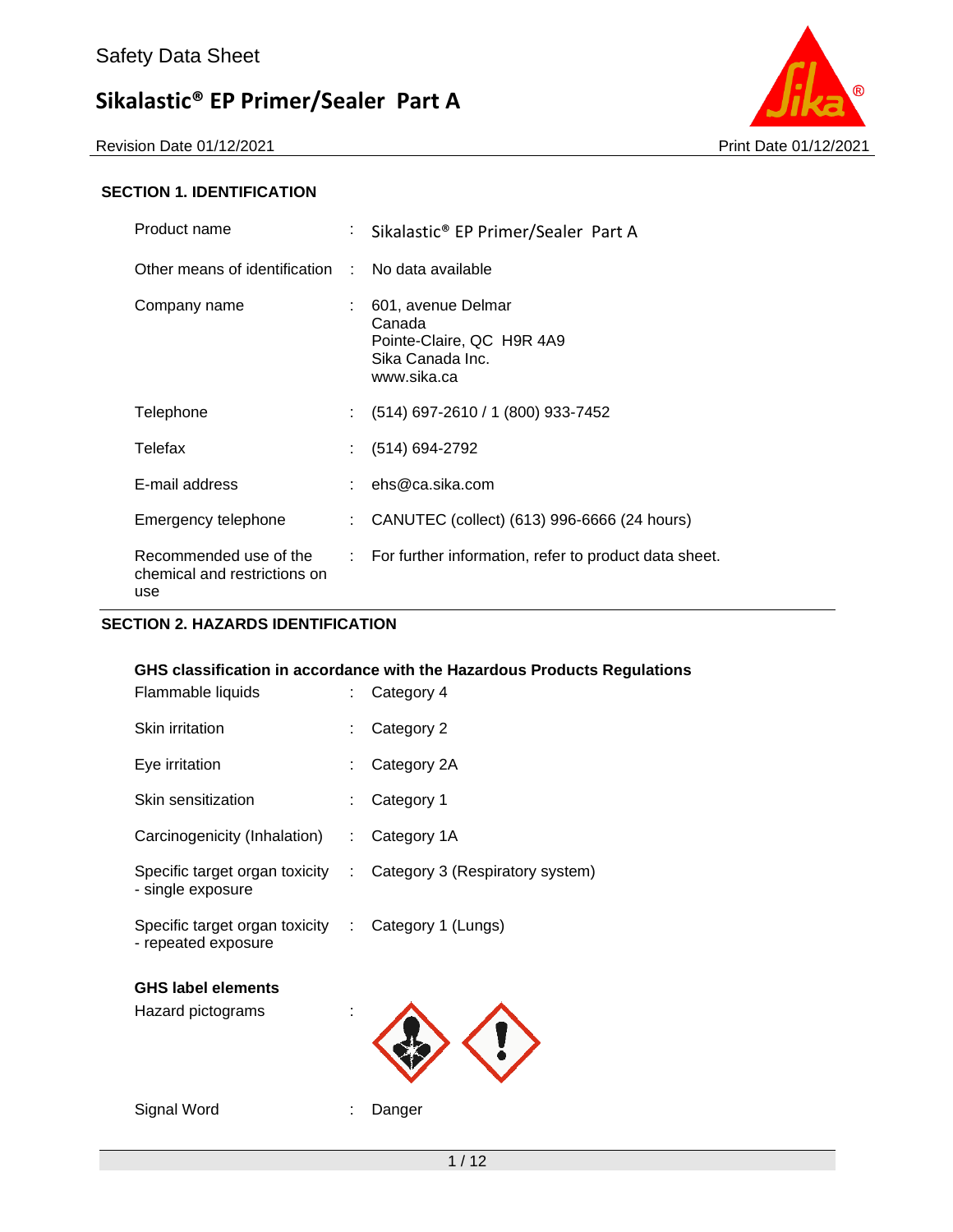

| <b>Hazard Statements</b><br>÷.  | H227 Combustible liquid.<br>H315 Causes skin irritation.<br>H317 May cause an allergic skin reaction.<br>H319 Causes serious eye irritation.<br>H335 May cause respiratory irritation.<br>H350 May cause cancer by inhalation.<br>H372 Causes damage to organs (Lungs) through prolonged or<br>repeated exposure.                                                                                                                                                                                                                                                                                                                                                                                                                                                                                                    |
|---------------------------------|----------------------------------------------------------------------------------------------------------------------------------------------------------------------------------------------------------------------------------------------------------------------------------------------------------------------------------------------------------------------------------------------------------------------------------------------------------------------------------------------------------------------------------------------------------------------------------------------------------------------------------------------------------------------------------------------------------------------------------------------------------------------------------------------------------------------|
| <b>Precautionary Statements</b> | <b>Prevention:</b><br>P201 Obtain special instructions before use.<br>P202 Do not handle until all safety precautions have been read<br>and understood.<br>P210 Keep away from heat, hot surfaces, sparks, open flames<br>and other ignition sources. No smoking.<br>P260 Do not breathe dust/ fume/ gas/ mist/ vapors/ spray.<br>P264 Wash skin thoroughly after handling.<br>P270 Do not eat, drink or smoke when using this product.<br>P271 Use only outdoors or in a well-ventilated area.<br>P272 Contaminated work clothing should not be allowed out of<br>the workplace.<br>P280 Wear protective gloves/ protective clothing/ eye protection/<br>face protection.                                                                                                                                           |
|                                 | Response:<br>P302 + P352 IF ON SKIN: Wash with plenty of water.<br>P304 + P340 + P312 IF INHALED: Remove person to fresh air<br>and keep comfortable for breathing. Call a POISON CENTER/<br>doctor if you feel unwell.<br>P305 + P351 + P338 IF IN EYES: Rinse cautiously with water<br>for several minutes. Remove contact lenses, if present and easy<br>to do. Continue rinsing.<br>P308 + P313 IF exposed or concerned: Get medical advice/<br>attention.<br>P333 + P313 If skin irritation or rash occurs: Get medical advice/<br>attention.<br>P337 + P313 If eye irritation persists: Get medical advice/atten-<br>tion.<br>P362 + P364 Take off contaminated clothing and wash it before<br>reuse.<br>P370 + P378 In case of fire: Use dry sand, dry chemical or alco-<br>hol-resistant foam to extinguish. |
|                                 | Storage:<br>P403 + P233 Store in a well-ventilated place. Keep container<br>tightly closed.<br>P405 Store locked up.<br>Disposal:<br>P501 Dispose of contents/ container to an approved waste dis-                                                                                                                                                                                                                                                                                                                                                                                                                                                                                                                                                                                                                   |
|                                 | posal plant.                                                                                                                                                                                                                                                                                                                                                                                                                                                                                                                                                                                                                                                                                                                                                                                                         |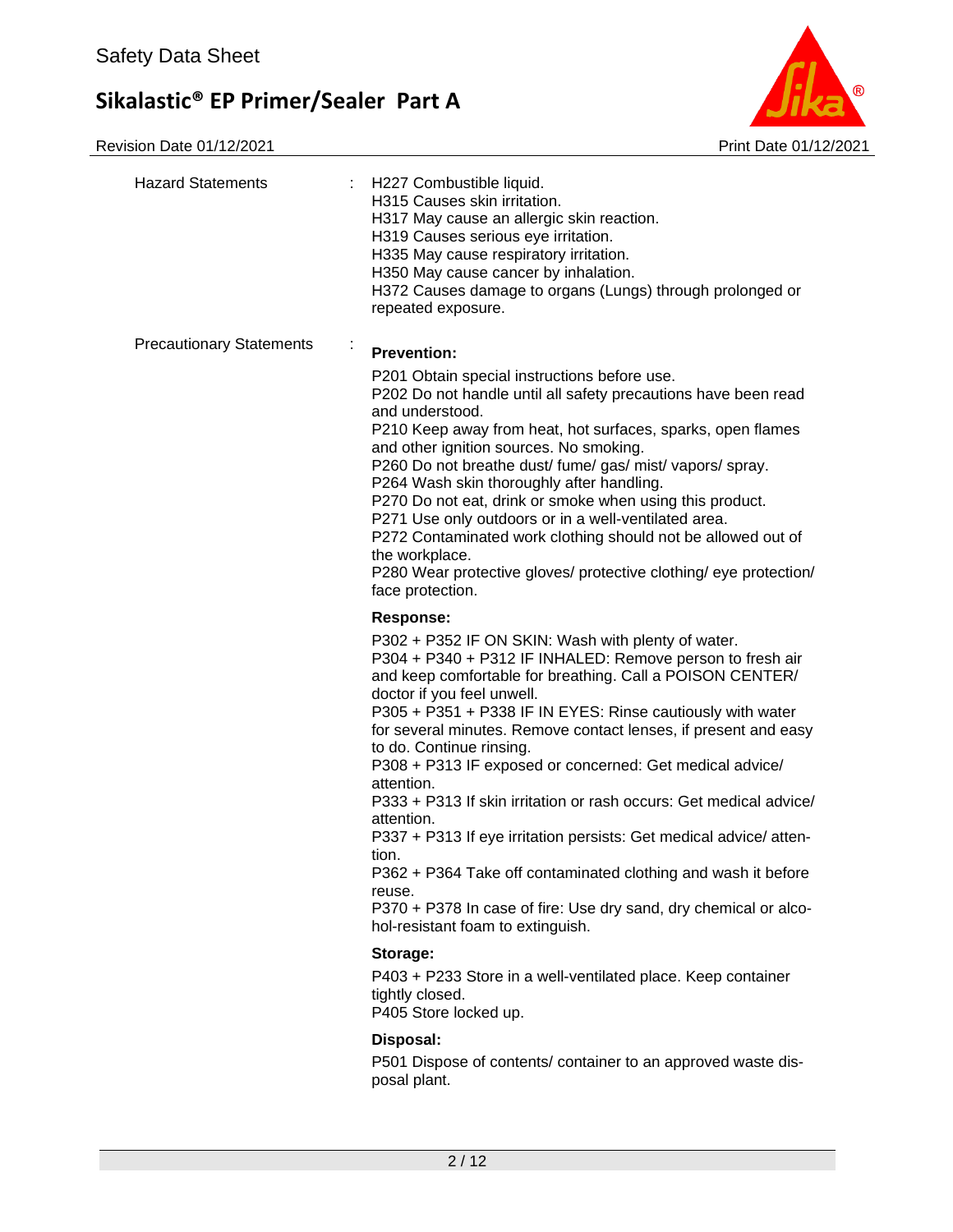



#### **Additional Labeling**

There are no ingredients with unknown acute toxicity used in a mixture at a concentration >= 1%.

#### **Other hazards**

None known.

#### **SECTION 3. COMPOSITION/INFORMATION ON INGREDIENTS**

Substance / Mixture : Mixture

## **Components**

| Chemical name                                         | CAS-No.    | Classification                                                          | Concentra-<br>tion $(\% w/w)$ |
|-------------------------------------------------------|------------|-------------------------------------------------------------------------|-------------------------------|
| bisphenol-A-(epichlorhydrin) epoxy<br>resin           | 25068-38-6 | Skin Irrit. 2; H315<br>Eye Irrit. 2A; H319<br><b>Skin Sens. 1; H317</b> | $>= 30 - 60$                  |
| Quartz (SiO2)                                         | 14808-60-7 | Carc. 1A; H350i<br><b>STOT RE 1; H372</b><br><b>STOT SE 3; H335</b>     | $>= 10 - < 30$                |
| oxirane, mono[(C12-14-<br>alkyloxy)methyl]derivatives | 68609-97-2 | Skin Irrit. 2; H315<br><b>Skin Sens. 1; H317</b>                        | $>= 10 - 30$                  |
| solvent naphtha (petroleum), light<br>arom.           | 64742-95-6 | Flam. Liq. 3; H226<br>STOT SE 3; H336, H335<br>Asp. Tox. 1; H304        | $>= 5 - < 10$                 |

Actual concentration or concentration range is withheld as a trade secret

#### **SECTION 4. FIRST AID MEASURES**

| General advice                                         | : Move out of dangerous area.<br>Consult a physician.<br>Show this material safety data sheet to the doctor in attend-<br>ance.                                                                                                                     |
|--------------------------------------------------------|-----------------------------------------------------------------------------------------------------------------------------------------------------------------------------------------------------------------------------------------------------|
| If inhaled                                             | Move to fresh air.<br>Consult a physician after significant exposure.                                                                                                                                                                               |
| In case of skin contact                                | : Take off contaminated clothing and shoes immediately.<br>Wash off with soap and plenty of water.<br>If symptoms persist, call a physician.                                                                                                        |
| In case of eye contact                                 | : Immediately flush eye(s) with plenty of water.<br>Remove contact lenses.<br>Keep eye wide open while rinsing.<br>If eye irritation persists, consult a specialist.                                                                                |
| If swallowed                                           | : Clean mouth with water and drink afterwards plenty of water.<br>Do not induce vomiting without medical advice.<br>Do not give milk or alcoholic beverages.<br>Never give anything by mouth to an unconscious person.<br>Obtain medical attention. |
| Most important symptoms<br>and effects, both acute and | : irritant effects<br>sensitizing effects                                                                                                                                                                                                           |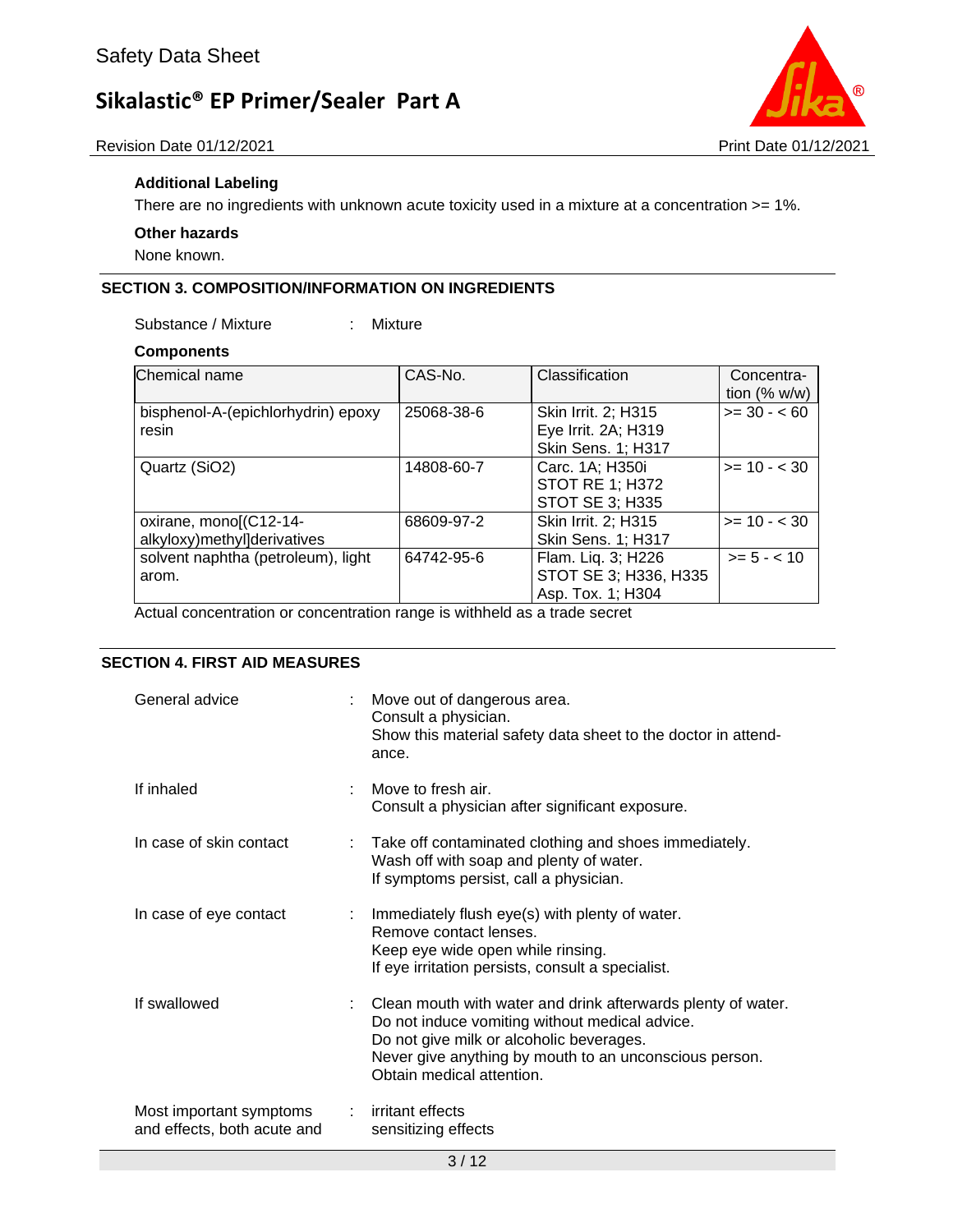Revision Date 01/12/2021 2021



| delayed            | Cough<br>Respiratory disorder<br>Allergic reactions<br>Excessive lachrymation<br>Erythema<br>Dermatitis<br>Causes skin irritation.<br>May cause an allergic skin reaction.<br>Causes serious eye irritation.<br>May cause respiratory irritation.<br>May cause cancer by inhalation.<br>Causes damage to organs through prolonged or repeated<br>exposure. |
|--------------------|------------------------------------------------------------------------------------------------------------------------------------------------------------------------------------------------------------------------------------------------------------------------------------------------------------------------------------------------------------|
| Notes to physician | Treat symptomatically.                                                                                                                                                                                                                                                                                                                                     |

#### **SECTION 5. FIRE-FIGHTING MEASURES**

| Suitable extinguishing media :                      |   | Carbon dioxide (CO2)                                                                                                                                                                                                          |
|-----------------------------------------------------|---|-------------------------------------------------------------------------------------------------------------------------------------------------------------------------------------------------------------------------------|
| Unsuitable extinguishing<br>media                   |   | Water                                                                                                                                                                                                                         |
| Further information                                 | ÷ | Collect contaminated fire extinguishing water separately. This<br>must not be discharged into drains.<br>Fire residues and contaminated fire extinguishing water must<br>be disposed of in accordance with local regulations. |
| Special protective equipment :<br>for fire-fighters |   | In the event of fire, wear self-contained breathing apparatus.                                                                                                                                                                |

#### **SECTION 6. ACCIDENTAL RELEASE MEASURES**

| Personal precautions, protec- :<br>tive equipment and emer-<br>gency procedures | Use personal protective equipment.<br>Deny access to unprotected persons.                                                                                                                                                                       |
|---------------------------------------------------------------------------------|-------------------------------------------------------------------------------------------------------------------------------------------------------------------------------------------------------------------------------------------------|
| Environmental precautions                                                       | : Do not flush into surface water or sanitary sewer system.<br>If the product contaminates rivers and lakes or drains inform<br>respective authorities.<br>Local authorities should be advised if significant spillages<br>cannot be contained. |
| Methods and materials for<br>containment and cleaning up                        | Soak up with inert absorbent material (e.g. sand, silica gel,<br>acid binder, universal binder, sawdust).<br>Keep in suitable, closed containers for disposal.                                                                                  |

#### **SECTION 7. HANDLING AND STORAGE**

| Advice on protection against | Normal measures for preventive fire protection. |
|------------------------------|-------------------------------------------------|
| fire and explosion           |                                                 |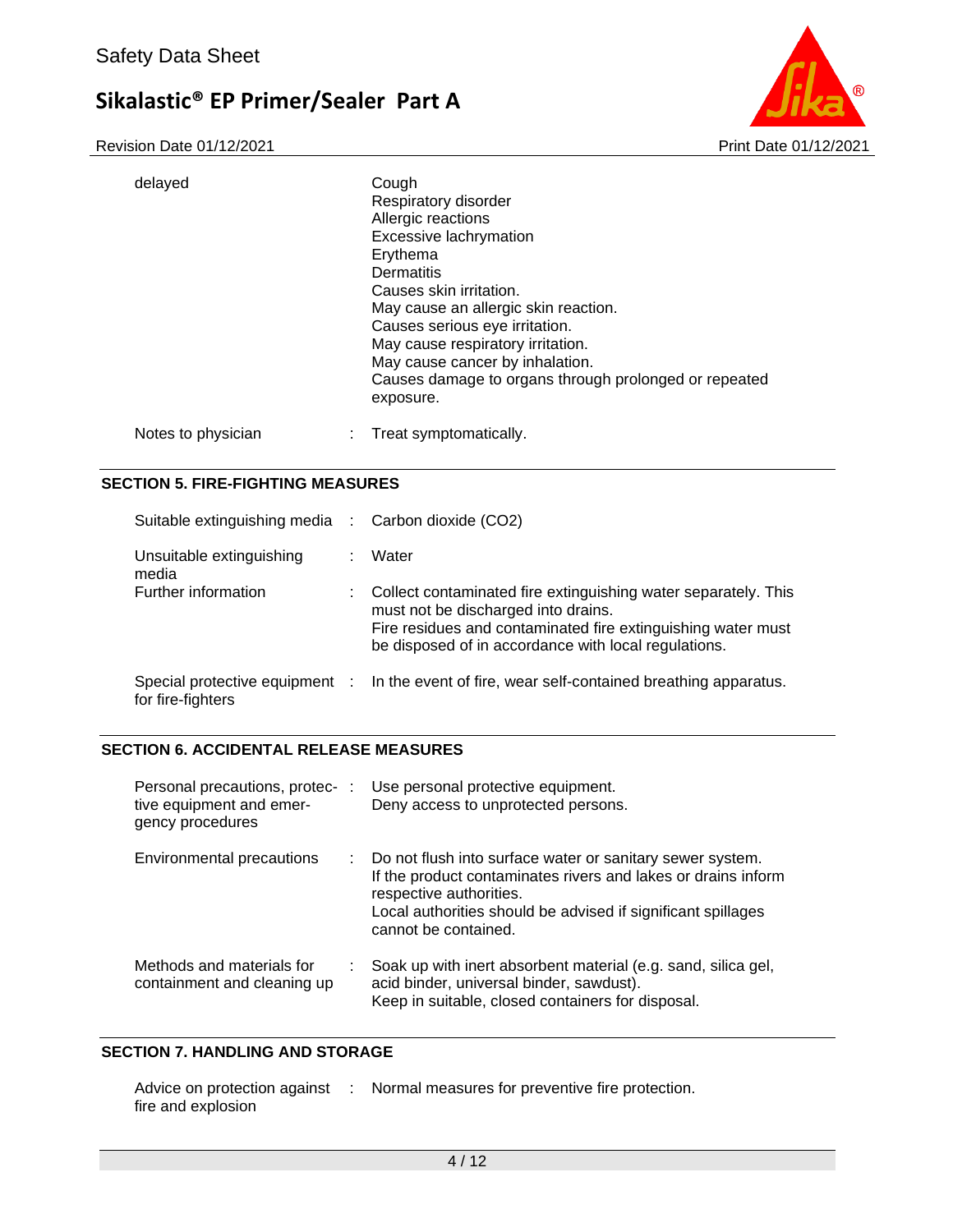

| Advice on safe handling<br>t. | Do not breathe vapors or spray mist.<br>Avoid exceeding the given occupational exposure limits (see<br>section 8).<br>Do not get in eyes, on skin, or on clothing.<br>For personal protection see section 8.<br>Persons with a history of skin sensitization problems or asth-<br>ma, allergies, chronic or recurrent respiratory disease should<br>not be employed in any process in which this mixture is being<br>used.<br>Smoking, eating and drinking should be prohibited in the ap-<br>plication area.<br>Follow standard hygiene measures when handling chemical<br>products. |
|-------------------------------|---------------------------------------------------------------------------------------------------------------------------------------------------------------------------------------------------------------------------------------------------------------------------------------------------------------------------------------------------------------------------------------------------------------------------------------------------------------------------------------------------------------------------------------------------------------------------------------|
| Conditions for safe storage   | Store in original container.<br>Keep in a well-ventilated place.<br>Containers which are opened must be carefully resealed and<br>kept upright to prevent leakage.<br>Observe label precautions.<br>Store in accordance with local regulations.                                                                                                                                                                                                                                                                                                                                       |
| Materials to avoid            | <b>Explosives</b><br>Oxidizing agents<br>Poisonous gases<br>Poisonous liquids                                                                                                                                                                                                                                                                                                                                                                                                                                                                                                         |

#### **SECTION 8. EXPOSURE CONTROLS/PERSONAL PROTECTION**

#### **Ingredients with workplace control parameters**

| Components    | CAS-No.    | Value type<br>(Form of<br>exposure)                | Control parame-<br>ters / Permissible<br>concentration | <b>Basis</b> |
|---------------|------------|----------------------------------------------------|--------------------------------------------------------|--------------|
| Quartz (SiO2) | 14808-60-7 | TWA (Res-<br>pirable par-<br>ticulates)            | $0.025$ mg/m3                                          | CA AB OEL    |
|               |            | TWA (Res-<br>pirable frac-<br>tion)                | $0.1$ mg/m $3$                                         | CA ON OEL    |
|               |            | TWAEV<br>(respirable<br>dust)                      | $0.1$ mg/m $3$                                         | CA QC OEL    |
|               |            | TWA (Res-<br>pirable)                              | $0.025$ mg/m3<br>(Silica)                              | CA BC OEL    |
|               |            | TWA (Res-<br>pirable)                              | $0.025$ mg/m3                                          | CA BC OEL    |
|               |            | TWA (Res-<br>pirable)                              | $0.025$ mg/m3<br>(Silica)                              | CA BC OEL    |
|               |            | TWA (Res-<br>pirable par-<br>ticulate mat-<br>ter) | $0.025$ mg/m $3$                                       | <b>ACGIH</b> |
|               |            | TWA (Res-                                          | $0.025$ mg/m3                                          | <b>ACGIH</b> |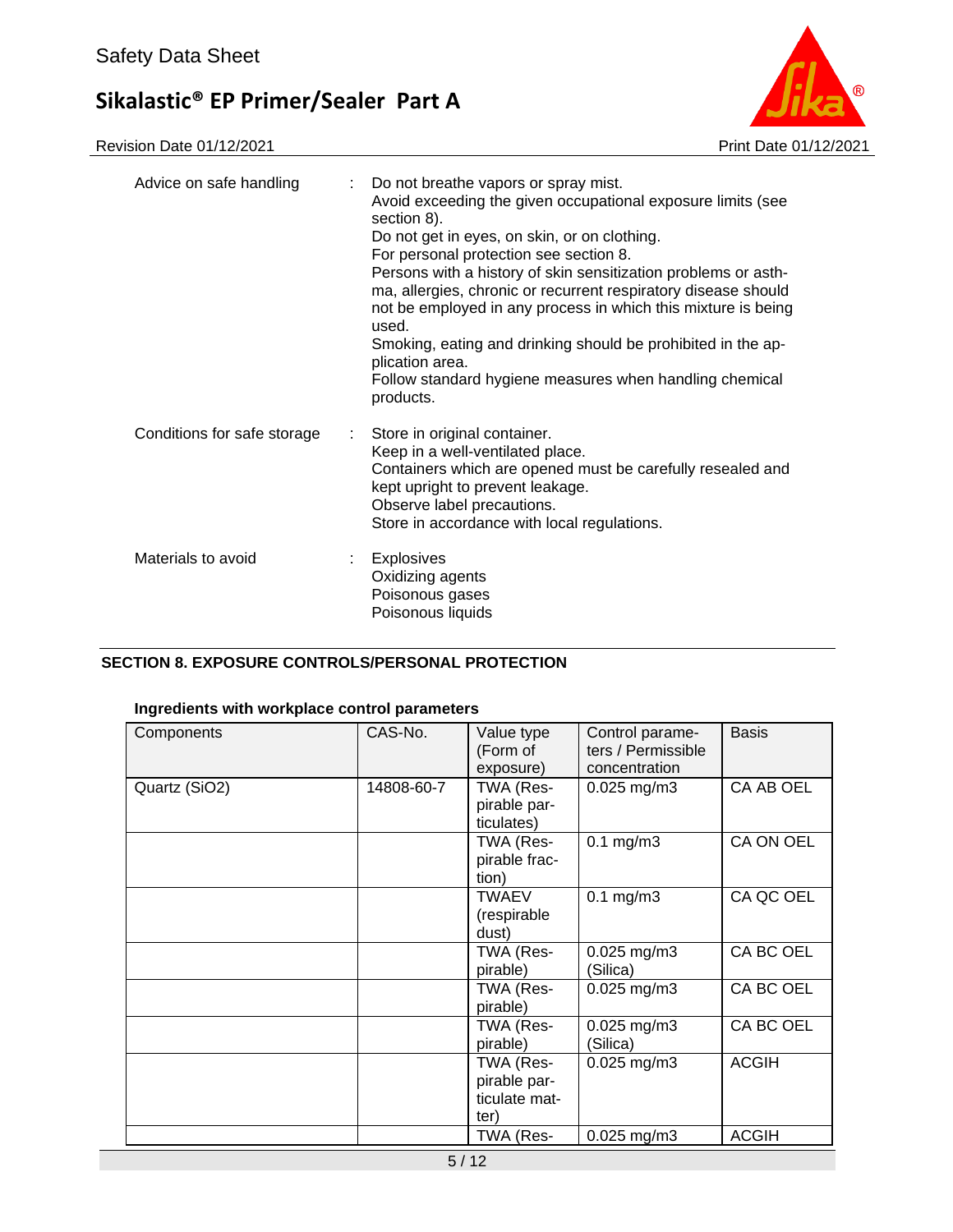Revision Date 01/12/2021 2021



|                               |                         | pirable par-<br>ticulate mat-<br>ter)                                                                                                               | (Silica)                                                                                                                                                                                                                                                                                                                                                                                                                                      |              |
|-------------------------------|-------------------------|-----------------------------------------------------------------------------------------------------------------------------------------------------|-----------------------------------------------------------------------------------------------------------------------------------------------------------------------------------------------------------------------------------------------------------------------------------------------------------------------------------------------------------------------------------------------------------------------------------------------|--------------|
|                               |                         | TWA (Res-<br>pirable par-<br>ticulate mat-<br>ter)                                                                                                  | 0.025 mg/m3                                                                                                                                                                                                                                                                                                                                                                                                                                   | <b>ACGIH</b> |
|                               |                         | TWA (Res-<br>pirable par-<br>ticulate mat-<br>ter)                                                                                                  | 0.025 mg/m3<br>(Silica)                                                                                                                                                                                                                                                                                                                                                                                                                       | <b>ACGIH</b> |
| <b>Engineering measures</b>   | ed or statutory limits. |                                                                                                                                                     | Use of adequate ventilation should be sufficient to control<br>worker exposure to airborne contaminants. If the use of this<br>product generates dust, fumes, gas, vapor or mist, use pro-<br>cess enclosures, local exhaust ventilation or other engineer-<br>ing controls to keep worker exposure below any recommend-<br>The engineering controls also need to keep gas, vapor or<br>dust concentrations below any lower explosive limits. |              |
| Personal protective equipment |                         |                                                                                                                                                     |                                                                                                                                                                                                                                                                                                                                                                                                                                               |              |
| Respiratory protection        |                         | sessment indicates this is necessary.                                                                                                               | Use a properly fitted NIOSH approved air-purifying or air-fed<br>respirator complying with an approved standard if a risk as-                                                                                                                                                                                                                                                                                                                 |              |
|                               |                         | imum expected contaminant concentration<br>contained breathing apparatus must be used.                                                              | The filter class for the respirator must be suitable for the max-<br>(gas/vapor/aerosol/particulates) that may arise when han-<br>dling the product. If this concentration is exceeded, self-                                                                                                                                                                                                                                                 |              |
| Hand protection               | essary.                 |                                                                                                                                                     | Chemical-resistant, impervious gloves complying with an<br>approved standard should be worn at all times when handling<br>chemical products if a risk assessment indicates this is nec-                                                                                                                                                                                                                                                       |              |
| Eye protection                |                         |                                                                                                                                                     | Safety eyewear complying with an approved standard should<br>be used when a risk assessment indicates this is necessary.                                                                                                                                                                                                                                                                                                                      |              |
| Skin and body protection      | cific work-place.       |                                                                                                                                                     | Choose body protection in relation to its type, to the concen-<br>tration and amount of dangerous substances, and to the spe-                                                                                                                                                                                                                                                                                                                 |              |
| Hygiene measures              | the product.            | Avoid contact with skin, eyes and clothing.<br>have been cleared from the area.<br>before entering eating areas.<br>Wash thoroughly after handling. | Wash hands before breaks and immediately after handling<br>Remove respiratory and skin/eye protection only after vapors<br>Remove contaminated clothing and protective equipment                                                                                                                                                                                                                                                              |              |

### **SECTION 9. PHYSICAL AND CHEMICAL PROPERTIES**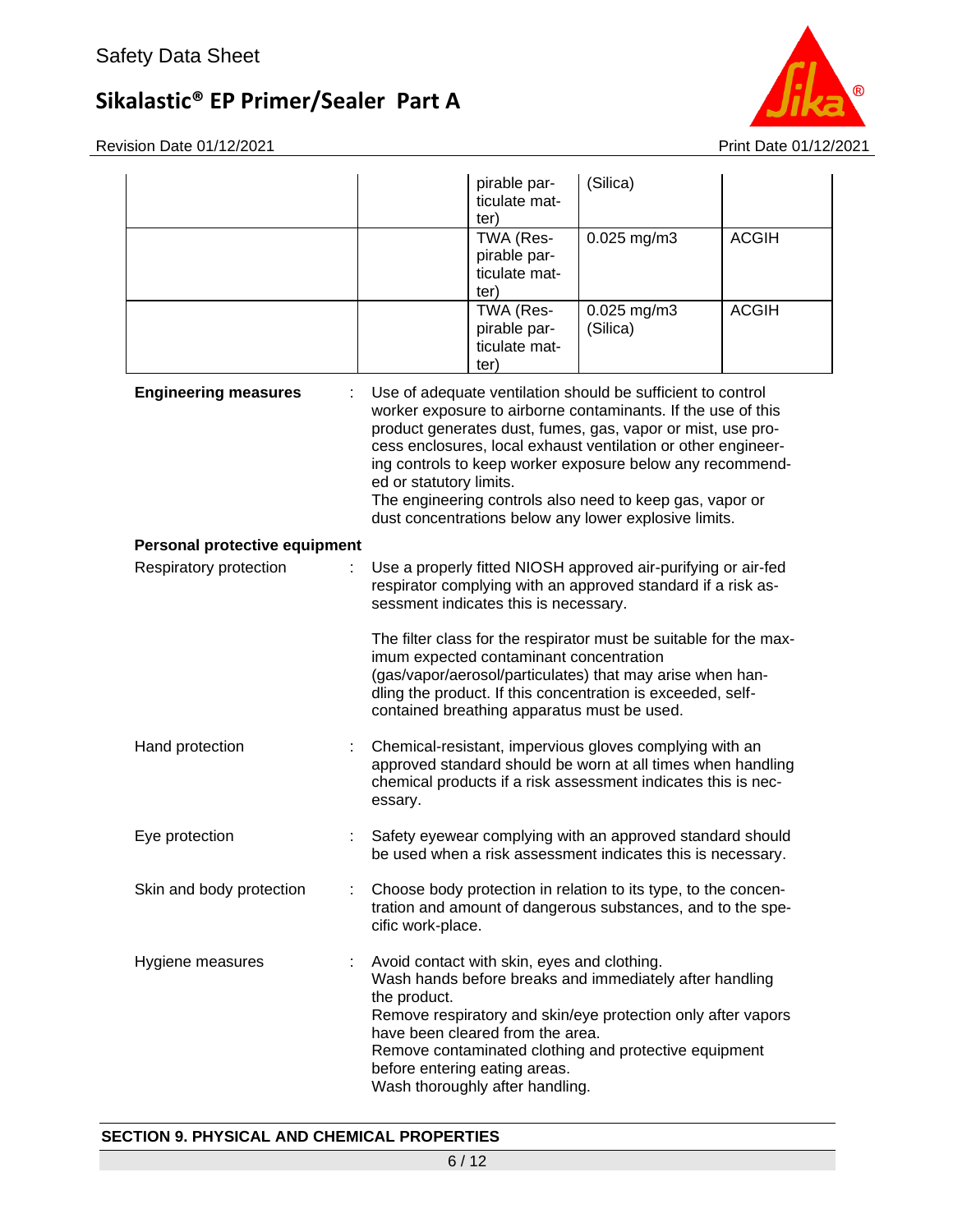

| Appearance                                            |    | liquid                                     |
|-------------------------------------------------------|----|--------------------------------------------|
| Color                                                 |    | red                                        |
| Odor                                                  | t. | aromatic                                   |
| <b>Odor Threshold</b>                                 | ÷  | No data available                          |
| рH                                                    | t  | Not applicable                             |
| Melting point/range / Freezing :<br>point             |    | No data available                          |
| Boiling point/boiling range                           | ÷. | No data available                          |
| Flash point                                           |    | 68.8 °C (155.8 °F)<br>(Method: closed cup) |
| Evaporation rate                                      | t. | No data available                          |
| Flammability (solid, gas)                             | ÷. | No data available                          |
| Upper explosion limit / Upper :<br>flammability limit |    | No data available                          |
| Lower explosion limit / Lower :<br>flammability limit |    | No data available                          |
| Vapor pressure                                        |    | $0.01$ hpa                                 |
| Relative vapor density                                | t. | No data available                          |
| Density                                               |    | ca. 1.54 g/cm3 (23 °C (73 °F))             |
| Solubility(ies)<br>Water solubility                   |    | insoluble                                  |
| Solubility in other solvents :                        |    | No data available                          |
| Partition coefficient: n-<br>octanol/water            |    | No data available                          |
| Autoignition temperature                              |    | No data available                          |
| Decomposition temperature                             | ÷. | No data available                          |
| Viscosity<br>Viscosity, dynamic                       | ÷  | No data available                          |
| Viscosity, kinematic                                  |    | ca. > 20.5 mm2/s (40 °C (104 °F))          |
| <b>Explosive properties</b>                           |    | No data available                          |
| Oxidizing properties                                  |    | No data available                          |
| Volatile organic compounds                            | t. | 72.05 g/l                                  |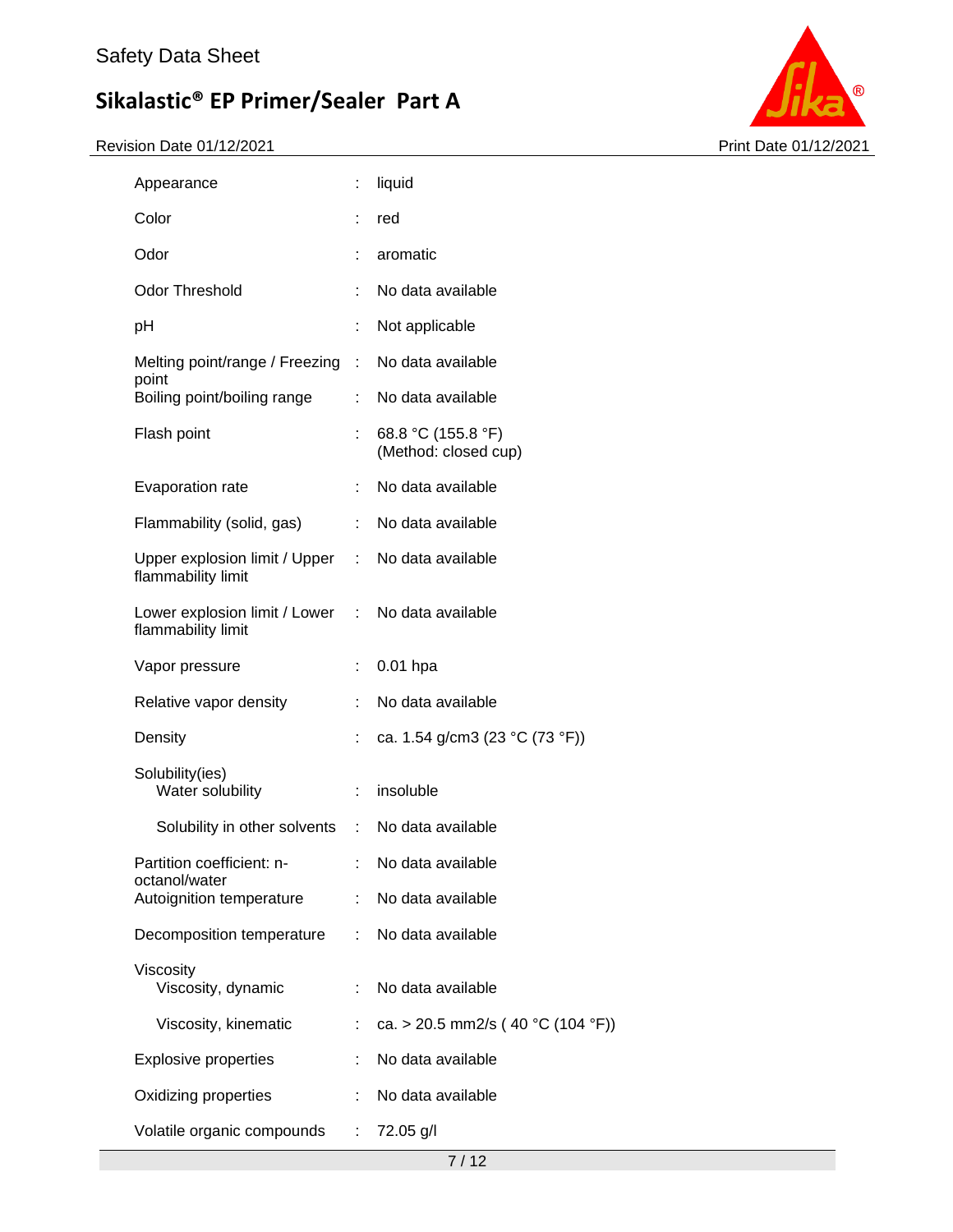

Revision Date 01/12/2021 **Print Date 01/12/2021** Print Date 01/12/2021

(VOC) content A+B Combined

#### **SECTION 10. STABILITY AND REACTIVITY**

| Reactivity                          |    | No dangerous reaction known under conditions of normal use.                   |
|-------------------------------------|----|-------------------------------------------------------------------------------|
| Chemical stability                  |    | The product is chemically stable.                                             |
| tions                               |    | Possibility of hazardous reac- : Stable under recommended storage conditions. |
| Conditions to avoid                 |    | : Extremes of temperature and direct sunlight.                                |
| Incompatible materials              |    | : No data available                                                           |
| Hazardous decomposition<br>products | ÷. | No decomposition if stored and applied as directed.                           |

#### **SECTION 11. TOXICOLOGICAL INFORMATION**

#### **Acute toxicity**

Not classified based on available information.

#### **Components:**

| bisphenol-A-(epichlorhydrin) epoxy resin: |  |                                          |  |  |
|-------------------------------------------|--|------------------------------------------|--|--|
| Acute oral toxicity                       |  | : LD50 Oral (Rat): $>$ 5,000 mg/kg       |  |  |
| Acute dermal toxicity                     |  | : LD50 Dermal (Rabbit): $> 20,000$ mg/kg |  |  |

#### **Skin corrosion/irritation**

Causes skin irritation.

#### **Serious eye damage/eye irritation**

Causes serious eye irritation.

#### **Respiratory or skin sensitization**

#### **Skin sensitization**

May cause an allergic skin reaction.

#### **Respiratory sensitization**

Not classified based on available information.

#### **Germ cell mutagenicity**

Not classified based on available information.

#### **Carcinogenicity**

May cause cancer by inhalation. **IARC** Group 1: Carcinogenic to humans Quartz (SiO2) 14808-60-7 (Silica dust, crystalline)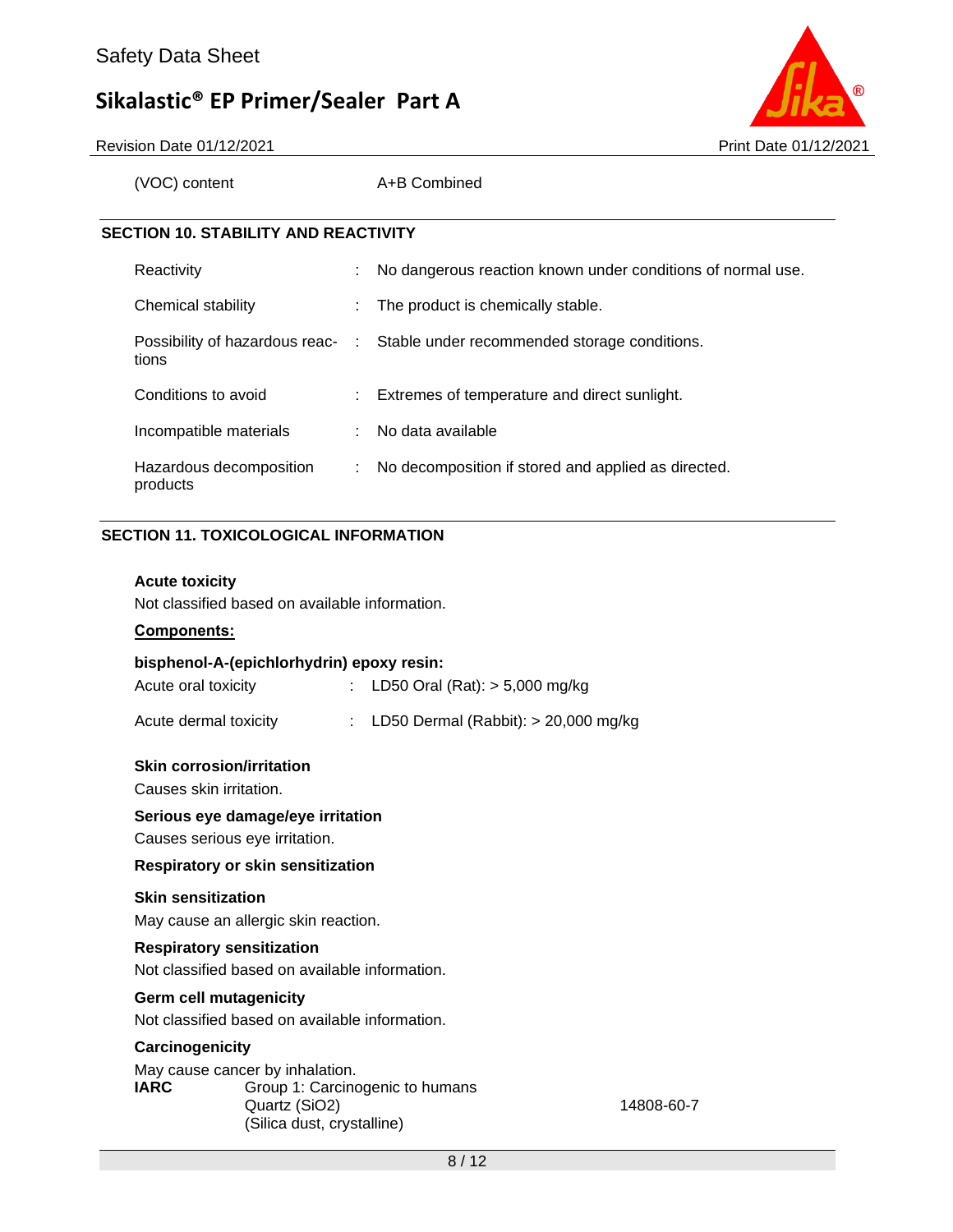#### Revision Date 01/12/2021 **Print Date 01/12/2021** Print Date 01/12/2021

|      | Group 2B: Possibly carcinogenic to humans<br>Titanium dioxide<br>Group 2B: Possibly carcinogenic to humans<br>ethylbenzene | 13463-67-7<br>$100 - 41 - 4$ |
|------|----------------------------------------------------------------------------------------------------------------------------|------------------------------|
| OSHA | Not applicable                                                                                                             |                              |
| NTP  | Known to be human carcinogen<br>Quartz (SiO2)<br>(Silica, Crystalline (Respirable Size))                                   | 14808-60-7                   |

#### **Reproductive toxicity**

Not classified based on available information.

#### **STOT-single exposure**

May cause respiratory irritation.

#### **STOT-repeated exposure**

Causes damage to organs (Lungs) through prolonged or repeated exposure. Once sensitized, a severe allergic reaction may occur when subsequently exposed to very low levels.

#### **Aspiration toxicity**

Not classified based on available information.

#### **Further information**

#### **Product:**

Quartz (14808-60-7): This classification is relevant when exposed to Quartz (silicon dioxide) in dust or powder form only, including cured product that is subject to sanding, grinding, cutting, or other surface preparation activities.

#### **SECTION 12. ECOLOGICAL INFORMATION**

#### **Components:**

#### **bisphenol-A-(epichlorhydrin) epoxy resin:**

| Toxicity to fish                                         | LC50 (Oncorhynchus mykiss (rainbow trout)): 2 mg/l<br>Exposure time: 96 h |
|----------------------------------------------------------|---------------------------------------------------------------------------|
| Toxicity to daphnia and other :<br>aquatic invertebrates | EC50 (Daphnia magna (Water flea)): 1.8 mg/l<br>Exposure time: 48 h        |
| Persistence and degradability<br>No data available       |                                                                           |
| <b>Bioaccumulative potential</b><br>No data available    |                                                                           |
| <b>Mobility in soil</b>                                  |                                                                           |

No data available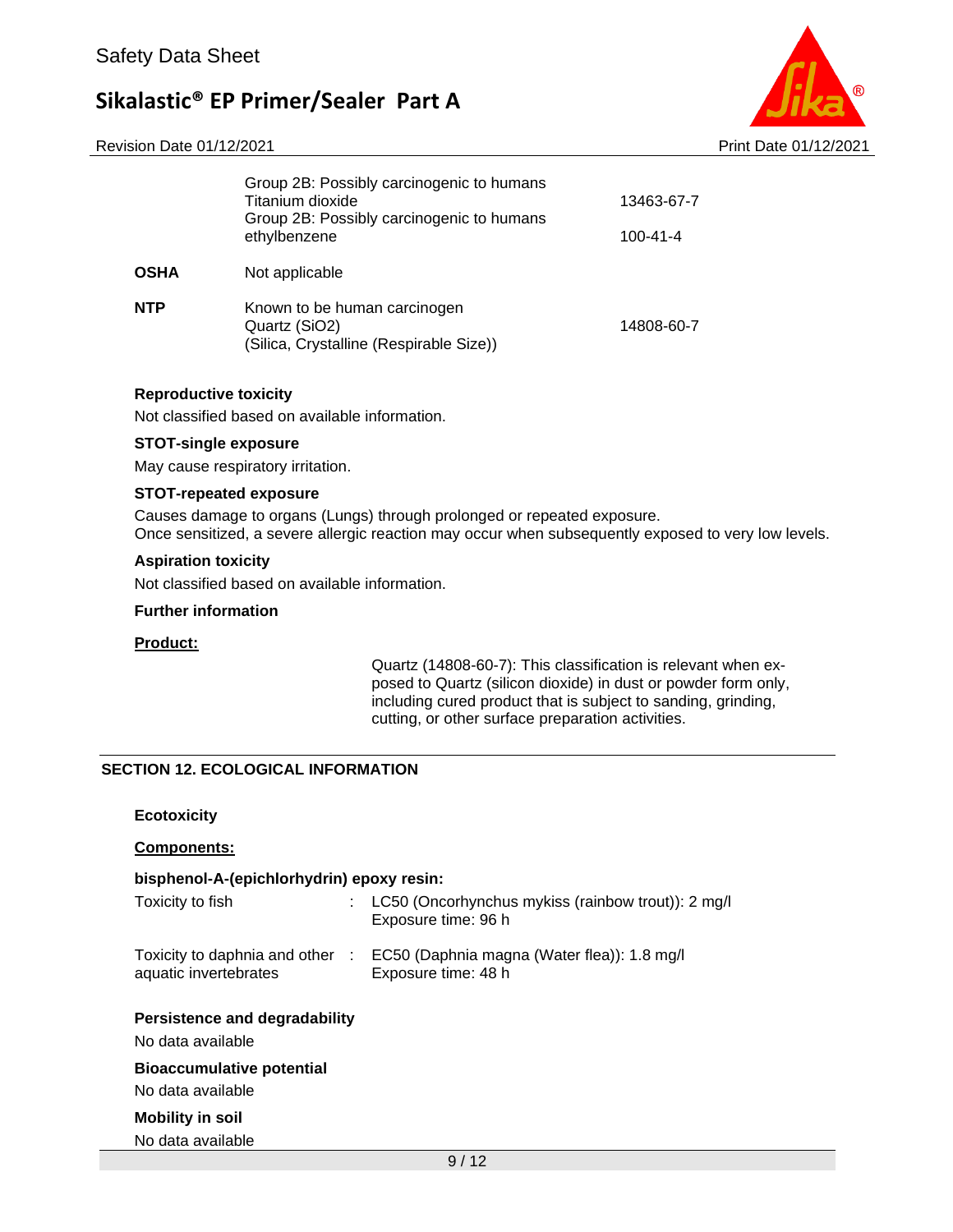Revision Date 01/12/2021 2021



#### **Other adverse effects**

#### **Product:**

| Additional ecological infor-<br>mation | di s | Do not empty into drains; dispose of this material and its con-<br>tainer in a safe way.<br>Avoid dispersal of spilled material and runoff and contact with<br>soil, waterways, drains and sewers.<br>Toxic to aquatic organisms, may cause long-term adverse<br>effects in the aquatic environment.<br>May be harmful to the environment if released in large quanti-<br>ties. |
|----------------------------------------|------|---------------------------------------------------------------------------------------------------------------------------------------------------------------------------------------------------------------------------------------------------------------------------------------------------------------------------------------------------------------------------------|
|                                        |      | Water polluting material.                                                                                                                                                                                                                                                                                                                                                       |

#### **SECTION 13. DISPOSAL CONSIDERATIONS**

| <b>Disposal methods</b> |   |                                                                                                                                                                                                                             |
|-------------------------|---|-----------------------------------------------------------------------------------------------------------------------------------------------------------------------------------------------------------------------------|
| Waste from residues     | ٠ | Disposal of this product, solutions and any by-products should<br>at all times comply with the requirements of environmental<br>protection and waste disposal legislation and any regional<br>local authority requirements. |
| Contaminated packaging  | ٠ | Empty containers should be taken to an approved waste han-<br>dling site for recycling or disposal.                                                                                                                         |

#### **SECTION 14. TRANSPORT INFORMATION**

#### **International Regulations**

| <b>IATA-DGR</b><br>UN/ID No.<br>Proper shipping name |    | <b>UN 3082</b><br>Environmentally hazardous substance, liquid, n.o.s.   |
|------------------------------------------------------|----|-------------------------------------------------------------------------|
|                                                      |    | (epoxy resin)                                                           |
| Class                                                |    | 9                                                                       |
| Packing group                                        |    | Ш                                                                       |
| Labels                                               |    | Miscellaneous                                                           |
| Packing instruction (cargo<br>aircraft)              |    | 964                                                                     |
| Packing instruction (passen-<br>ger aircraft)        | ÷. | 964                                                                     |
| <b>IMDG-Code</b>                                     |    |                                                                         |
| UN number                                            | ÷  | <b>UN 3082</b>                                                          |
| Proper shipping name                                 |    | ENVIRONMENTALLY HAZARDOUS SUBSTANCE, LIQUID,<br>N.O.S.<br>(epoxy resin) |
| Class                                                | ۰. | 9                                                                       |
| Packing group                                        | ÷  | Ш                                                                       |
| Labels                                               | ٠  | 9                                                                       |
| EmS Code                                             | ÷  | $F-A, S-F$                                                              |
| Marine pollutant                                     |    | yes                                                                     |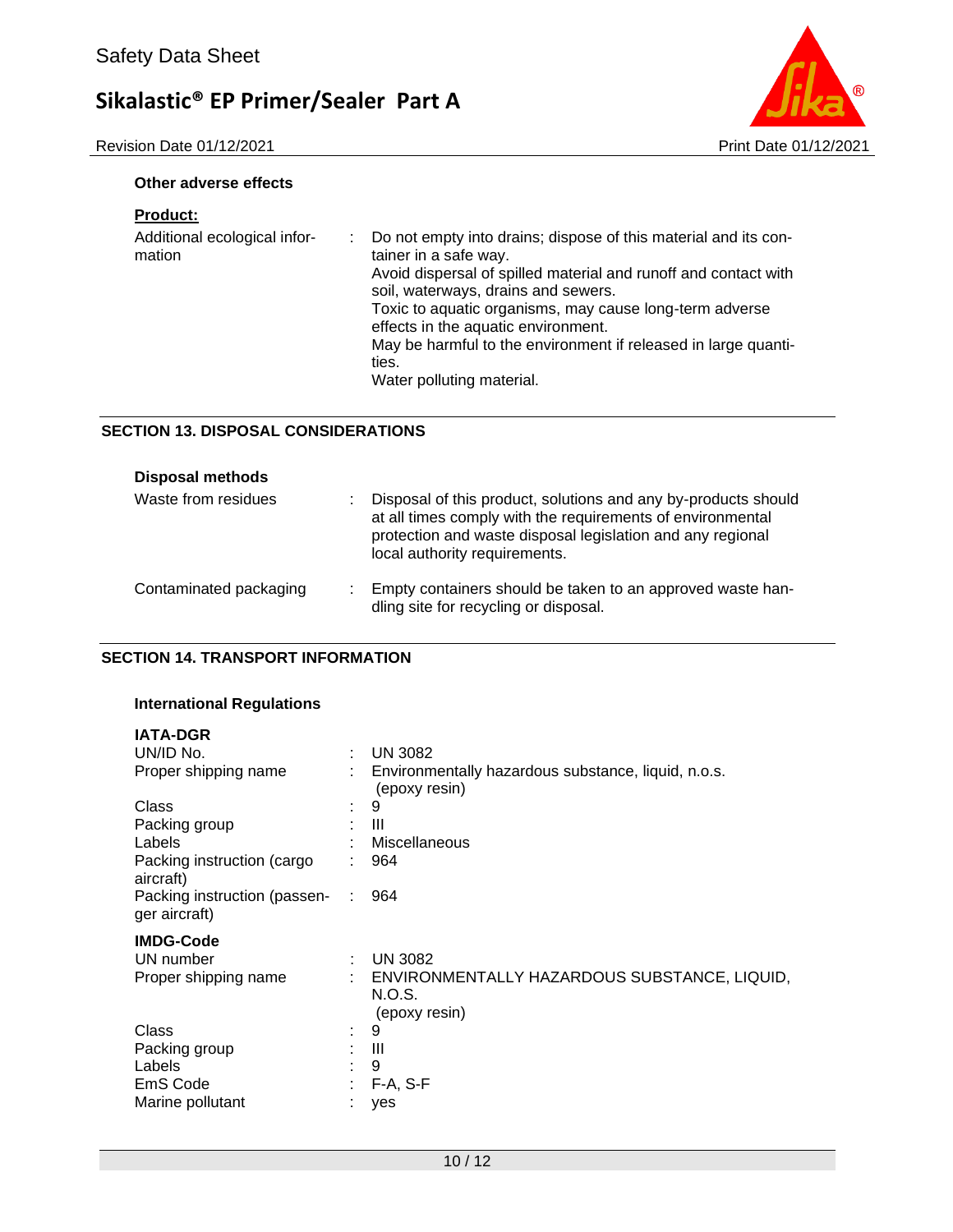Revision Date 01/12/2021 **Print Date 01/12/2021** Print Date 01/12/2021



#### **Transport in bulk according to Annex II of MARPOL 73/78 and the IBC Code**

Not applicable for product as supplied.

#### **Domestic regulation**

#### **TDG**

Not regulated as a dangerous good

#### **Special precautions for user**

The transport classification(s) provided herein are for informational purposes only, and solely based upon the properties of the unpackaged material as it is described within this Safety Data Sheet. Transportation classifications may vary by mode of transportation, package sizes, and variations in regional or country regulations.

#### **SECTION 15. REGULATORY INFORMATION**

#### **Canadian lists**

The following substance(s) is/are subject to a Significant New Activity Notification: Oxirane, (chloromethyl)- Epichlorohydrin 106-89-8

#### **SECTION 16. OTHER INFORMATION**

| <b>ACGIH</b><br>USA. ACGIH Threshold Limit Values (TLV)<br>Canada. Alberta, Occupational Health and Safety Code (table<br>CA AB OEL<br>$2:$ OEL)<br>CA BC OEL<br>Canada. British Columbia OEL<br>CA ON OEL<br>Ontario Table of Occupational Exposure Limits made under<br>the Occupational Health and Safety Act.<br>Québec. Regulation respecting occupational health and safe-<br>CA QC OEL<br>ty, Schedule 1, Part 1: Permissible exposure values for air-<br>borne contaminants<br>ACGIH / TWA<br>8-hour, time-weighted average<br>CA AB OEL / TWA<br>8-hour Occupational exposure limit<br>CA BC OEL / TWA<br>8-hour time weighted average<br>$\mathcal{L}_{\mathrm{eff}}$<br>: Time-Weighted Average Limit (TWA)<br>CA ON OEL / TWA<br>Time-weighted average exposure value<br>CA QC OEL / TWAEV<br><b>ADR</b><br>Accord européen relatif au transport international des<br>marchandises Dangereuses par Route<br><b>Chemical Abstracts Service</b><br>CAS<br><b>DNEL</b><br>Derived no-effect level<br><b>EC50</b><br>Half maximal effective concentration<br><b>GHS</b><br><b>Globally Harmonized System</b><br><b>IATA</b><br>International Air Transport Association<br>International Maritime Code for Dangerous Goods<br><b>IMDG</b><br>Median lethal dosis (the amount of a material, given all at<br>LD50<br>once, which causes the death of 50% (one half) of a group of<br>test animals)<br><b>LC50</b><br>Median lethal concentration (concentrations of the chemical in | <b>Full text of other abbreviations</b> |  |  |
|-------------------------------------------------------------------------------------------------------------------------------------------------------------------------------------------------------------------------------------------------------------------------------------------------------------------------------------------------------------------------------------------------------------------------------------------------------------------------------------------------------------------------------------------------------------------------------------------------------------------------------------------------------------------------------------------------------------------------------------------------------------------------------------------------------------------------------------------------------------------------------------------------------------------------------------------------------------------------------------------------------------------------------------------------------------------------------------------------------------------------------------------------------------------------------------------------------------------------------------------------------------------------------------------------------------------------------------------------------------------------------------------------------------------------------------------------------------------------------------------|-----------------------------------------|--|--|
|                                                                                                                                                                                                                                                                                                                                                                                                                                                                                                                                                                                                                                                                                                                                                                                                                                                                                                                                                                                                                                                                                                                                                                                                                                                                                                                                                                                                                                                                                           |                                         |  |  |
|                                                                                                                                                                                                                                                                                                                                                                                                                                                                                                                                                                                                                                                                                                                                                                                                                                                                                                                                                                                                                                                                                                                                                                                                                                                                                                                                                                                                                                                                                           |                                         |  |  |
|                                                                                                                                                                                                                                                                                                                                                                                                                                                                                                                                                                                                                                                                                                                                                                                                                                                                                                                                                                                                                                                                                                                                                                                                                                                                                                                                                                                                                                                                                           |                                         |  |  |
|                                                                                                                                                                                                                                                                                                                                                                                                                                                                                                                                                                                                                                                                                                                                                                                                                                                                                                                                                                                                                                                                                                                                                                                                                                                                                                                                                                                                                                                                                           |                                         |  |  |
|                                                                                                                                                                                                                                                                                                                                                                                                                                                                                                                                                                                                                                                                                                                                                                                                                                                                                                                                                                                                                                                                                                                                                                                                                                                                                                                                                                                                                                                                                           |                                         |  |  |
|                                                                                                                                                                                                                                                                                                                                                                                                                                                                                                                                                                                                                                                                                                                                                                                                                                                                                                                                                                                                                                                                                                                                                                                                                                                                                                                                                                                                                                                                                           |                                         |  |  |
|                                                                                                                                                                                                                                                                                                                                                                                                                                                                                                                                                                                                                                                                                                                                                                                                                                                                                                                                                                                                                                                                                                                                                                                                                                                                                                                                                                                                                                                                                           |                                         |  |  |
|                                                                                                                                                                                                                                                                                                                                                                                                                                                                                                                                                                                                                                                                                                                                                                                                                                                                                                                                                                                                                                                                                                                                                                                                                                                                                                                                                                                                                                                                                           |                                         |  |  |
|                                                                                                                                                                                                                                                                                                                                                                                                                                                                                                                                                                                                                                                                                                                                                                                                                                                                                                                                                                                                                                                                                                                                                                                                                                                                                                                                                                                                                                                                                           |                                         |  |  |
|                                                                                                                                                                                                                                                                                                                                                                                                                                                                                                                                                                                                                                                                                                                                                                                                                                                                                                                                                                                                                                                                                                                                                                                                                                                                                                                                                                                                                                                                                           |                                         |  |  |
|                                                                                                                                                                                                                                                                                                                                                                                                                                                                                                                                                                                                                                                                                                                                                                                                                                                                                                                                                                                                                                                                                                                                                                                                                                                                                                                                                                                                                                                                                           |                                         |  |  |
|                                                                                                                                                                                                                                                                                                                                                                                                                                                                                                                                                                                                                                                                                                                                                                                                                                                                                                                                                                                                                                                                                                                                                                                                                                                                                                                                                                                                                                                                                           |                                         |  |  |
|                                                                                                                                                                                                                                                                                                                                                                                                                                                                                                                                                                                                                                                                                                                                                                                                                                                                                                                                                                                                                                                                                                                                                                                                                                                                                                                                                                                                                                                                                           |                                         |  |  |
|                                                                                                                                                                                                                                                                                                                                                                                                                                                                                                                                                                                                                                                                                                                                                                                                                                                                                                                                                                                                                                                                                                                                                                                                                                                                                                                                                                                                                                                                                           |                                         |  |  |
|                                                                                                                                                                                                                                                                                                                                                                                                                                                                                                                                                                                                                                                                                                                                                                                                                                                                                                                                                                                                                                                                                                                                                                                                                                                                                                                                                                                                                                                                                           |                                         |  |  |
|                                                                                                                                                                                                                                                                                                                                                                                                                                                                                                                                                                                                                                                                                                                                                                                                                                                                                                                                                                                                                                                                                                                                                                                                                                                                                                                                                                                                                                                                                           |                                         |  |  |
|                                                                                                                                                                                                                                                                                                                                                                                                                                                                                                                                                                                                                                                                                                                                                                                                                                                                                                                                                                                                                                                                                                                                                                                                                                                                                                                                                                                                                                                                                           |                                         |  |  |
|                                                                                                                                                                                                                                                                                                                                                                                                                                                                                                                                                                                                                                                                                                                                                                                                                                                                                                                                                                                                                                                                                                                                                                                                                                                                                                                                                                                                                                                                                           |                                         |  |  |
|                                                                                                                                                                                                                                                                                                                                                                                                                                                                                                                                                                                                                                                                                                                                                                                                                                                                                                                                                                                                                                                                                                                                                                                                                                                                                                                                                                                                                                                                                           |                                         |  |  |